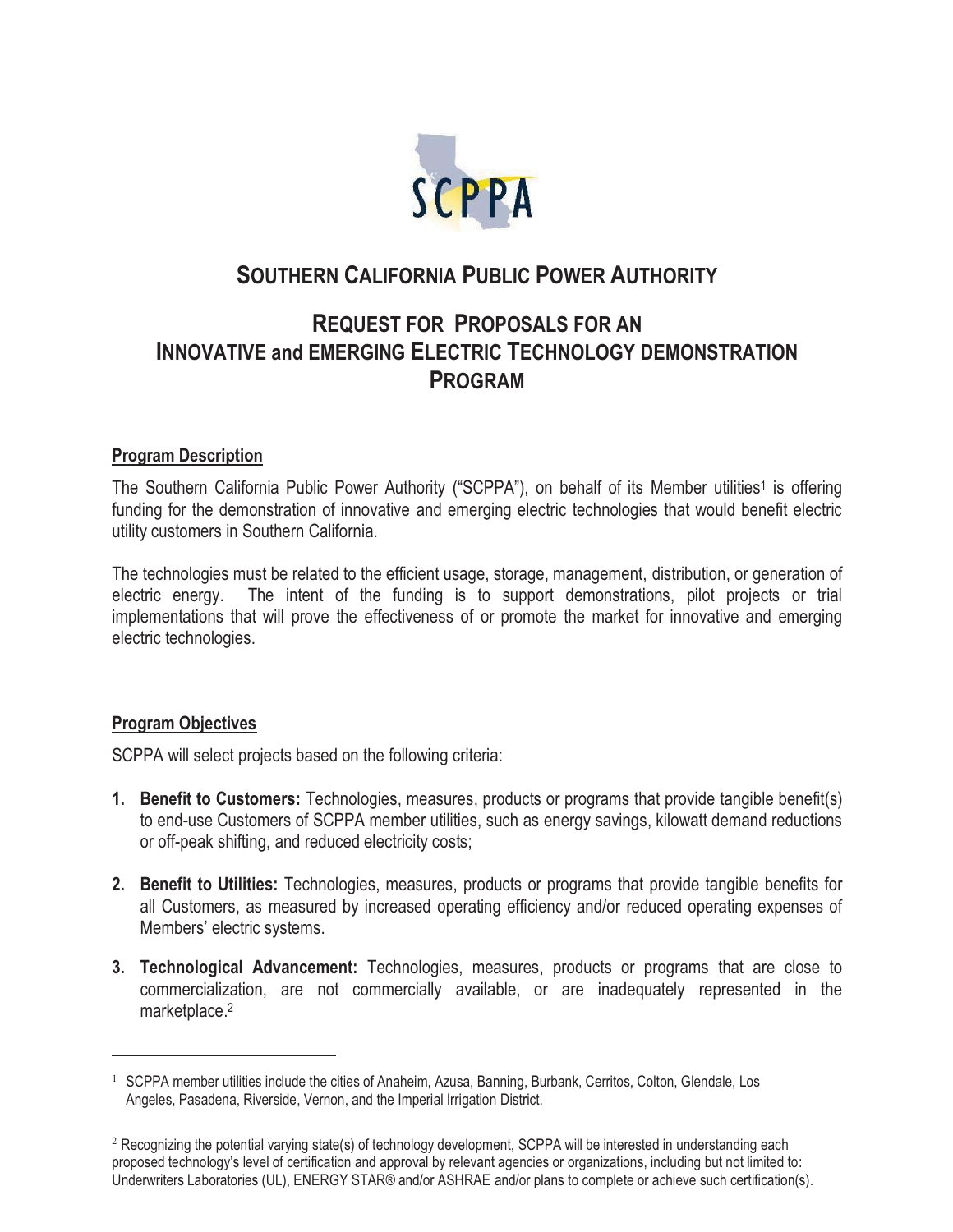- **4. Location:** Technologies, measures, products or programs must be installed or demonstrated within the service territories of SCPPA member utilities, with preference given to proposals that include demonstration sites in multiple climate zones.
- **5. Cost-Effectiveness:** Technologies, measures, products or programs that display potential costeffectiveness for large-scale installations or applications, as compared to other technologies.
- **6. Cost-Sharing:** Co-funded projects are desirable, and preference may be given to projects with more than 50% funding from other sources.

## **Proposal Guidelines**

Proposals shall include the following:

- **1. Cover Page:** A cover page including the applicant's company name, contact, address, telephone, email address, a short description of the technology application, and the proposed co-funding request.
- **2. Executive Summary:** An executive summary addressing how the proposal satisfies each of the above Program Objectives.
- **3. Technology Description:** A description of the technology, potential applications, and benefits to customers and/or Utilities, including previous evaluations or studies performed to validate performance.
- **4. Potential Demonstration Site Locations:** Proposed locations of technology demonstrations.
- **5. Economic Analysis:** A pro-forma or other economic model showing a net benefit to the utility and/or customer.
- **6. Financing Plan:** A financing plan for the project, including other funding sources.
- **7. Project Schedule:** A schedule showing the projected start date, major milestones, and estimated completion date of the project.
- **8. Metering and Verification Plan:** A plan for verifying the anticipated benefits.
- **9. Qualifications and Experience:** A description of the company's qualifications and experience with the proposed technology. Include the professional qualifications of key individuals and, if available, examples of prior experience with similar projects or technologies. For reference purposes, Respondents, when possible, should provide a copy of the most recent Dun and Bradstreet report that is available.

### **Time Schedule and Budget**

Proposals will be considered for co-funding projects during the 2013-2014 fiscal year (July 1, 2013, to June 30, 2014). Proposals will be considered as they are submitted, and commitments encumbering the entire budget may occur early in the fiscal year. Multi-year projects and projects requiring funds in excess of the current budget may be considered, subject to Members allocating additional funds.

SCPPA will correspond with all Respondents and keep them apprised of the Response Review process. Respondents are asked to be considerate of the timing and associated requirements of Proposal review and limit their respective inquiries and requests for status of the review process.